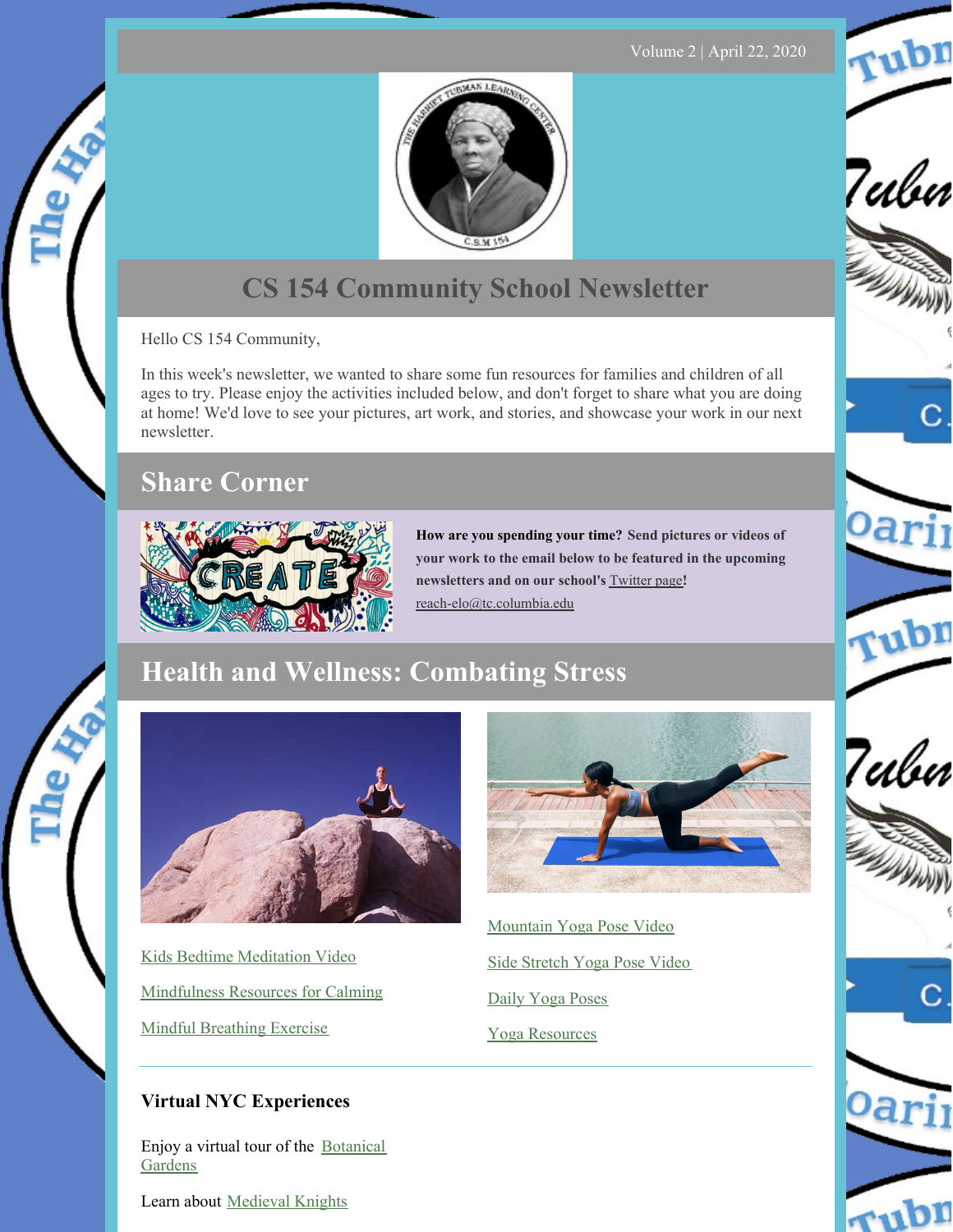

Visit the Met's [Great](https://www.youtube.com/watch?v=OTsqUNGFYlM) Hall Check out the NYC [Symphony](https://www.nbcnewyork.com/news/local/watch-71-members-of-ny-symphony-are-conducted-remotely-amid-covid-19-cancelation/2347722/) Take a Julliard Dance Class: [Here](https://www.instagram.com/tv/B9y06YtjVDD/?igshid=11lsv2021ibah)



7ubn

'pr

7ulu

rubn



#### **Dance at Home**

Below are some Dance activities that can be done at home as individuals or groups

Ballet [Exercises](https://drive.google.com/file/d/17eTuMhbq4S66zCjeXgDYLMYE9SZmk3BU/view?usp=sharing)

5 Min [Capoeira](https://drive.google.com/file/d/1KOgS-iL2cPII3BBM-LPSsIu9akftNggr/view?usp=sharing)

#### **Art**

Here is a simple art project that can be done by anyone!

- Egg Carton Baby Chick (Easy)

Supplies: scissor, empty egg carton, glue, paint *or* markers

- 1. Cut apart two egg holders from an empty egg carton
- 2. Glue the two pieces together, one on top of the other
- 3. Use paint or markers to color the egg
- 4. Make a beak and eyes either with paint or markers (you can also use paper!)
- 5. Take a picture of your baby chick or take a selfie with the chick on your shoulder!

- Egg Carton Turtle (Hard)

Supplies: 1 scissor, 1 empty egg carton, 4 bottle caps, 1 pom-pom/cotton ball, 1 glue stick, paint *or* markers

- 1. Cut apart one egg holders from an empty egg carton
- 2. Use paint or markers to color the egg
- 3. Glue four bottle caps to the sides of the egg holder, two on each side
- 4. Decorate the pom-pom or cotton ball with paint or markers to look like the turtle's head
- 5. Glue the pom-pom/cotton ball to the egg carton
- 6. Take picture of your turtle or take a selfie with the turtle on your shoulder!

#### [Example](https://drive.google.com/file/d/1qX1mZdpe4EQ66aVkVNJ06EJrtcD9gG1U/view?usp=sharing) of final product

#### **Writing Prompt:** "Virtual Reality" - Create Your Own Website!

If you could design a brand new website, what would it look like? What would it be about? Who would the audience be?

- 1. Jot down your ideas about what information your website would contain (is it about you? Is it about something you're an expert in?) and who you think might be interested in visiting your site.
- 2. Then, on a blank piece of paper OR on your computer, design your own colorful homepage —feel free to draw diagrams, icons, text boxes, whatever makes your website pop.
- 3. Don't forget to share it with us at: [reach-elo@tc.columbia.edu](mailto:reach-elo@tc.columbia.edu)



Don't forget to share writing, pictures or videos of your work or creative